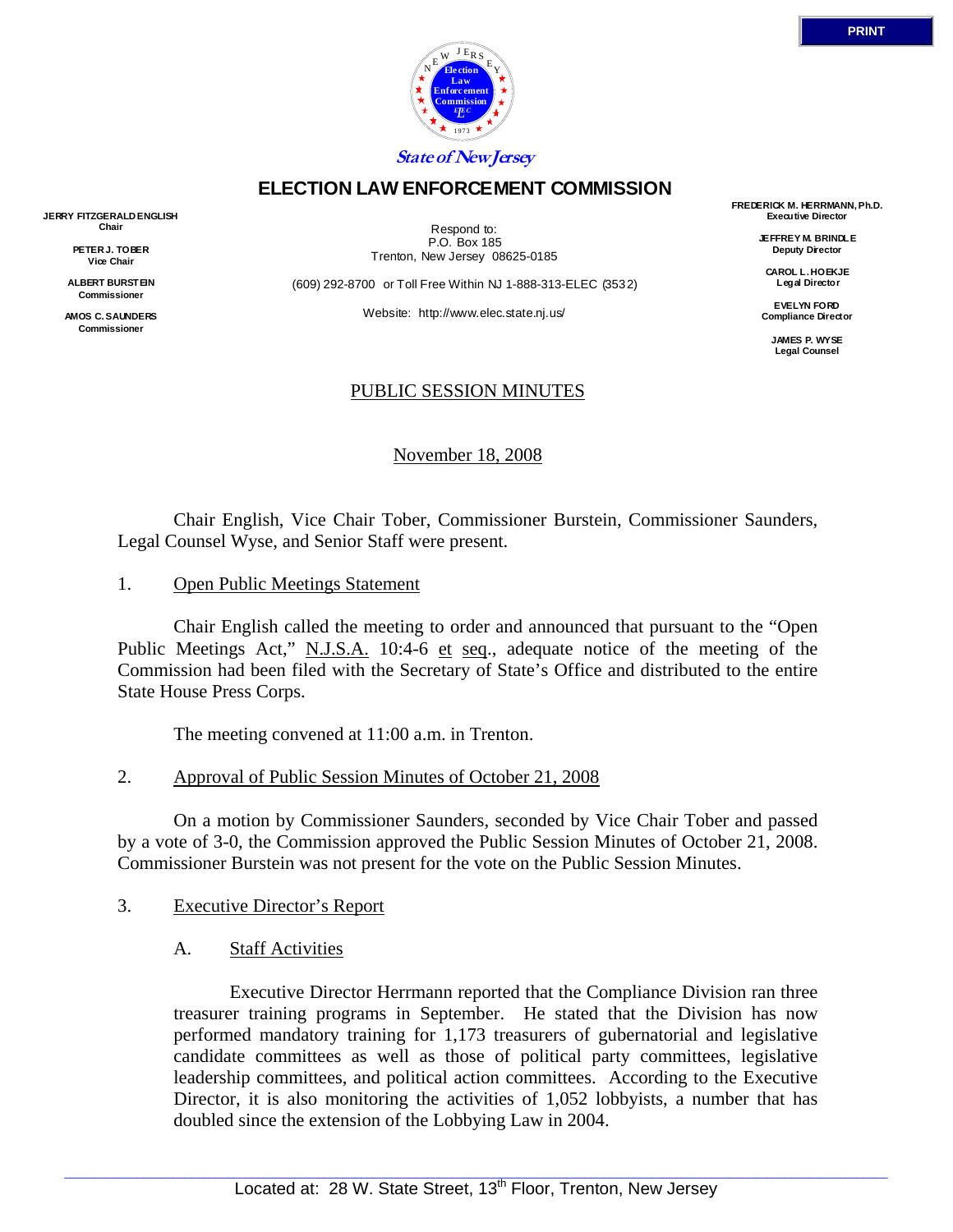Executive Director Herrmann mentioned that in October, a compliance review by the State Ethics Commission found ELEC "in substantial compliance with the reporting and documentation requirements of the New Jersey Conflicts of Interest Law [and various] executive orders and regulations issued thereunder." He stated, furthermore, that it was mentioned that Director of Finance and Administration Steve Dodson, ELEC's Ethics Liaison Officer, "performs his ethics duties in a conscientious and diligent manner." Executive Director Herrmann expressed thanks to Director Dodson for his excellent performance in this vital area.

 Chair English directed staff to write a letter of congratulations to Steve Dodson for the excellent work he has done as Ethics Liaison Officer.

#### B. Staffing and Workload History

 Executive Director Herrmann advised the Commission that the 25-Bill Ethics Package of 2004 added 17 new laws to ELEC's workload including:

- a Pay-to-Play Prohibition Law the coverage of which extends to all State agencies, the Legislature, all counties, and all municipalities; and,
- the most expansive Lobbying Law in the nation, which covers: administrative determinations as well as legislation, regulations, and indirect or grassroots lobbying.

 Executive Director Herrmann noted that other lobbying laws in the package require: random auditing by the Commission of lobbying reports, banning contingency fee lobbying, and placing a one-year revolving door prohibition on lobbying by former governors, legislators, and cabinet officers.

The Executive Director added that the reform laws also included:

- a requirement for the Commission to train treasurers,
- an expansion of contributor reporting to cover all cash contributions and noncash contributions over \$300 instead of at a higher level accounting for inflation,
- a ban on the solicitation of campaign contributions on State property,
- an identification rule for recorded campaign telephone calls,
- the addition of expenditure reporting for 48-hour notices to all committees not just political action committees, and
- a filing requirement for professional campaign fundraisers.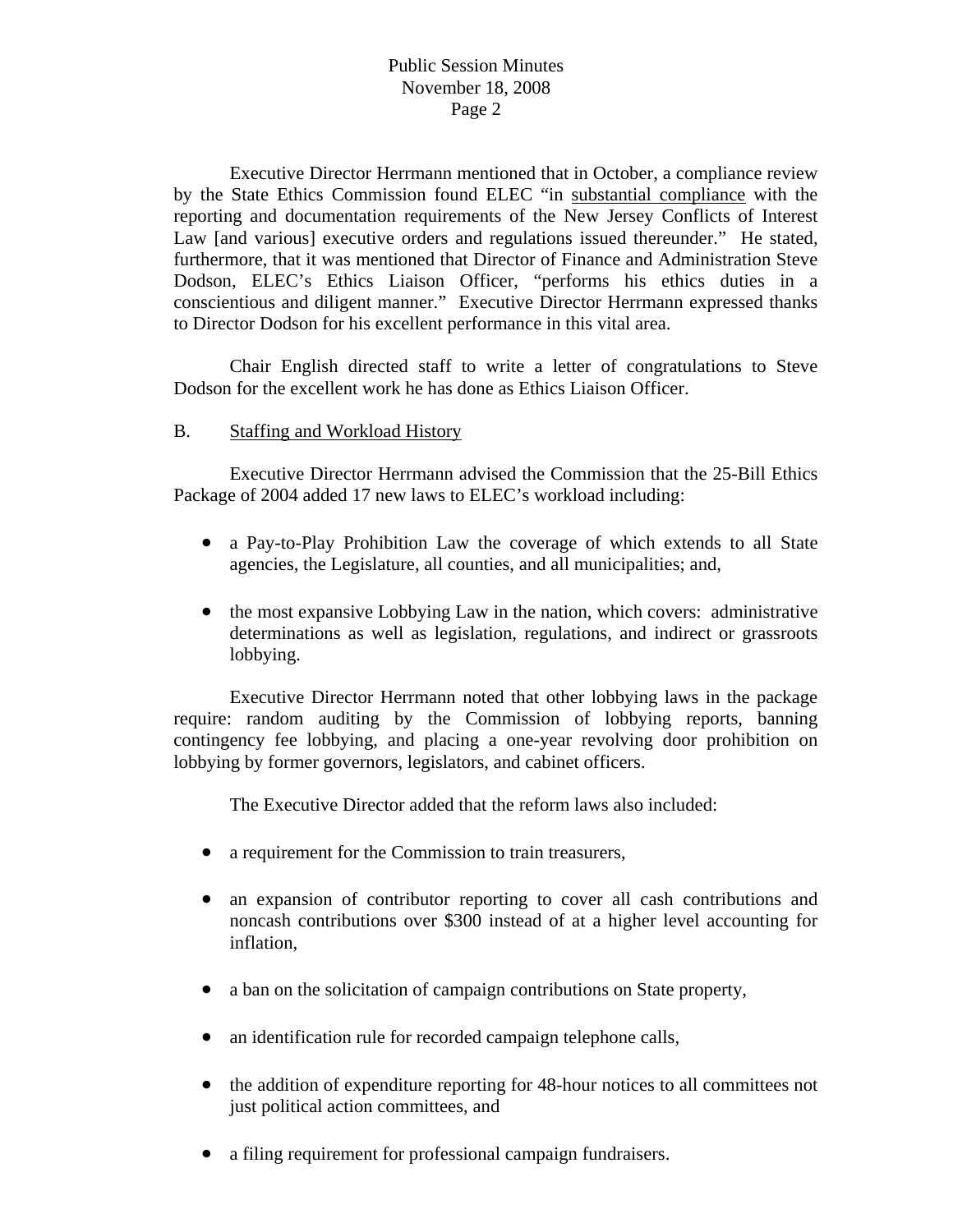Dr. Herrmann indicated that the Commission received with the package a \$2 million increase to its \$3 million operating budget so that it could add 36 new staffers to its 54 positions for a total staff of 90 employees. He said, however, only 67 positions are now filled due to an ongoing hiring freeze. Moreover, Executive Director Herrmann stated ELEC was also directed by legislation in the package to do a computer study in which it would highlight plans for improving its website and request additional funding for its operating budget.

 The Executive Director informed the Commission that in the report the Commission proposed: a local contributor database; expenditure coding; industry coding of contributors; and electronic filing for political action committees, political party committees, legislative leadership committees, and lobbyists. He added that to date, no funding has been received and existing funding has been cut due to the State's ongoing fiscal problems.

 Finally, Executive Director Herrmann reported that Pay-to-Play and Clean Elections work has also held up progress. Dr. Herrmann mentioned that the Pay-to-Play Disclosure Law of 2006 was unfunded. According to the Executive Director, 1,865 vendors filed with ELEC annual information on: 22,227 contracts worth \$5.6 billion and \$15.9 million in campaign contributions. Moreover, he said, the Commission is responsible for monitoring vendor filings with every State agency, county, municipality, school district, and fire district.

 Executive Director Herrmann advised the Commission that campaign spending continues to increase. He said, for example, the 2007 legislative races spent \$69 million, a 21 percent increase over 2003. The Executive Director stated that more spending means more information to review and process. Executive Director Herrmann noted that with all of this additional work ELEC is currently missing 25 percent of its staff and will need to redouble its efforts to stay afloat during these extremely difficult budgetary times for the State of New Jersey.

### C. Legislative Developments

 The Executive Director informed the Commission that on November 13, 2008, he testified at an Assembly State Government Committee meeting that considered S-2235 (Weinberg), which requires disclosure to ELEC of campaign contributions received and expenditures made by individuals seeking election to a political party committee office. He said that he did not take a position on the bill because he had not discussed it with the Commissioners. Dr. Herrmann noted that he did share staff concerns with the constitutionality of regulating party officials who are not running for public office. The Executive Director mentioned that Senator Nicholas P. Scutari, the Chair of the Committee, asked the Office of Legislative Services (OLS) to review the legislation for possible First Amendment issues. According to Executive Director Herrmann, the bill does not contain an appropriation but was amended to clarify that it only covers party officers not all committee members, an issue that he had raised with Committee staff. The Executive Director said that the bill was released unanimously.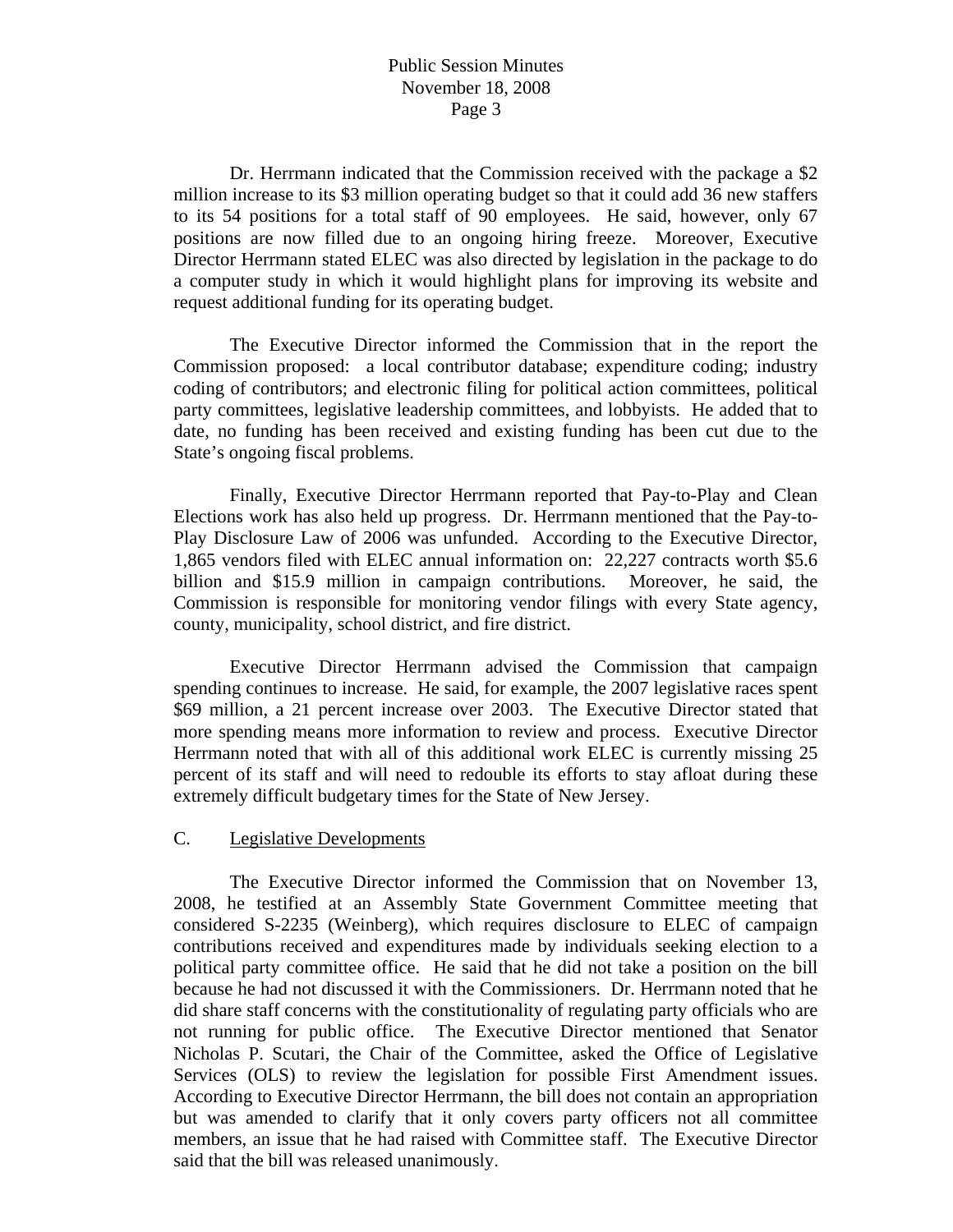#### D. Clean Elections Press Conference

 Executive Director Herrmann advised the Commission that he also attended on November 13, 2008, a State House Press Conference on a new Clean Elections publication from the Eagleton Institute of Politics at Rutgers University. He said that Clean Elections: Public Financing in Six States including New Jersey's Pilot Projects was written by Benjamin T. Brickner with Naomi Mueller. The Executive Director added that Professor Ingrid Reed and the authors made presentations, at which time the Eagleton professor graciously thanked the Commission for its able administration of the two experimental programs. Executive Director Herrmann suggested that the various good government organizations involved with the project hope that it will be rejuvenated for the 2011 election.

### E. Winter Meeting Schedule

- December 16, 2008 at 11:00 a.m. in Trenton;
- January 20, 2009 at 10:00 a.m. in Trenton; and,
- February 17, 2009 at 10:00 a.m. in Trenton.

### F. Proposed Meeting Schedule for 2009

Executive Director Herrmann presented the Commissioners, for their approval, the 2009 proposed meeting schedule.

 On a motion by Vice Chair Tober, seconded by Commissioner Saunders and passed by a vote of 3-0, the Commission approved the 2009 meeting schedule, as amended.

 Chair English acknowledged Professor Ingrid Reed, Director of the New Jersey Project at the Eagleton Institute of Politics of Rutgers University. Professor Reed asked to address the Commission.

 Professor Reed provided the Commission with copies of the Clean Elections report mentioned by Dr. Herrmann. She stated that Eagleton will continue to follow Clean Elections and that it planned to do forums on campaign financing in the spring. Professor Reed said that it would be useful to do something on Gubernatorial Public Financing and that the Institute would certainly be taking a look at the New Jersey program to understand how it works.

Commissioner Burstein arrived at this point (11:37 a.m.).

Chair English asked Professor Reed to summarize the aim of the forums.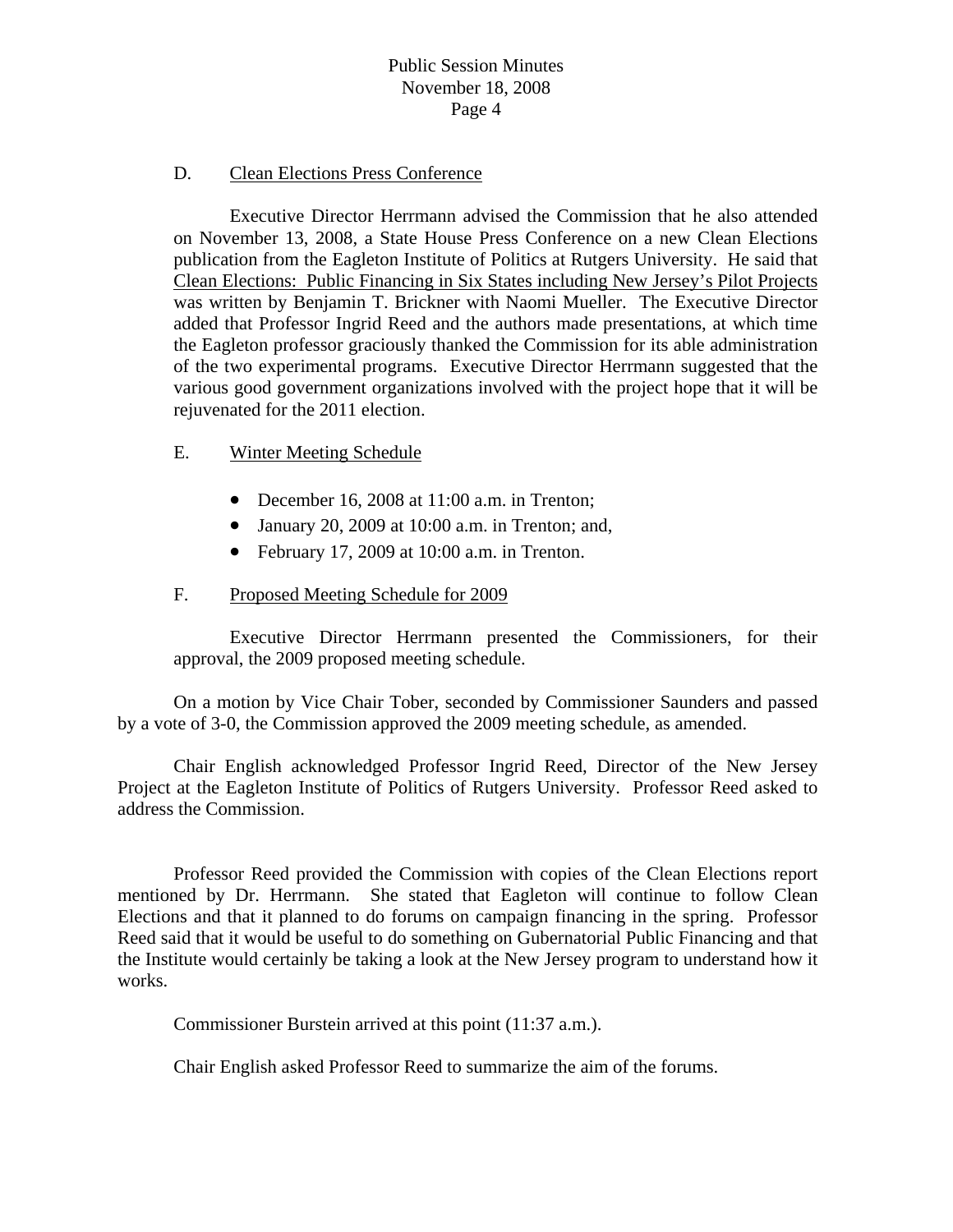Professor Reed said that there is a concern about how elections are funded in New Jersey. She said that at the federal level there are more small donations while in New Jersey larger donations seem to fuel the campaign war chests. Professor Reed said that it was also an aim to look at both models of public financing, matching funds and clean elections, to see if either model is better. She added that perhaps there was a third way.

 Commissioner Burstein asked if there will be any discussion of candidates opting out of the program.

 Professor Reed admitted that Commissioner Burstein had posed an interesting question. She said that there is real interest in what is fair in funding campaigns and leveling the playing field. It is important according to Professor Reed to create an avenue for individuals to run evenly though they may not have as much money as an opponent. She noted that a recent U.S. Supreme Court case [Davis v. Federal Election Commission] found that it was not allowable to permit a self-financed candidate to raise more money with higher contribution limits just because that candidate ran against a wealthy opponent. She said that this case should not apply to public funding in a Clean Elections Program. The impact of the Davis case's application going forward may well effect participation in future programs.

 Executive Director Herrmann added that in any forums or further talks about a Clean Elections program it would be important that the need to fund the administration of the program be reviewed.

### 4. Resolution to go into Executive Session

 On a motion by Commissioner Saunders, seconded by Commissioner Burstein and passed by a vote of 4-0, the Commission resolved to go into Executive Session to discuss anticipated litigation, which will become public as follows:

- A. Final Decision Recommendations in violation proceedings which will not become public. However, the Final Decisions resulting from those recommendations will become public not later than seven business days after mailing to the named respondents.
- B. Investigative Reports of possible violations, which reports will not become public. However, any complaint generated as the result of an Investigative Report will become public not later than seven business days after mailing to the named respondents.